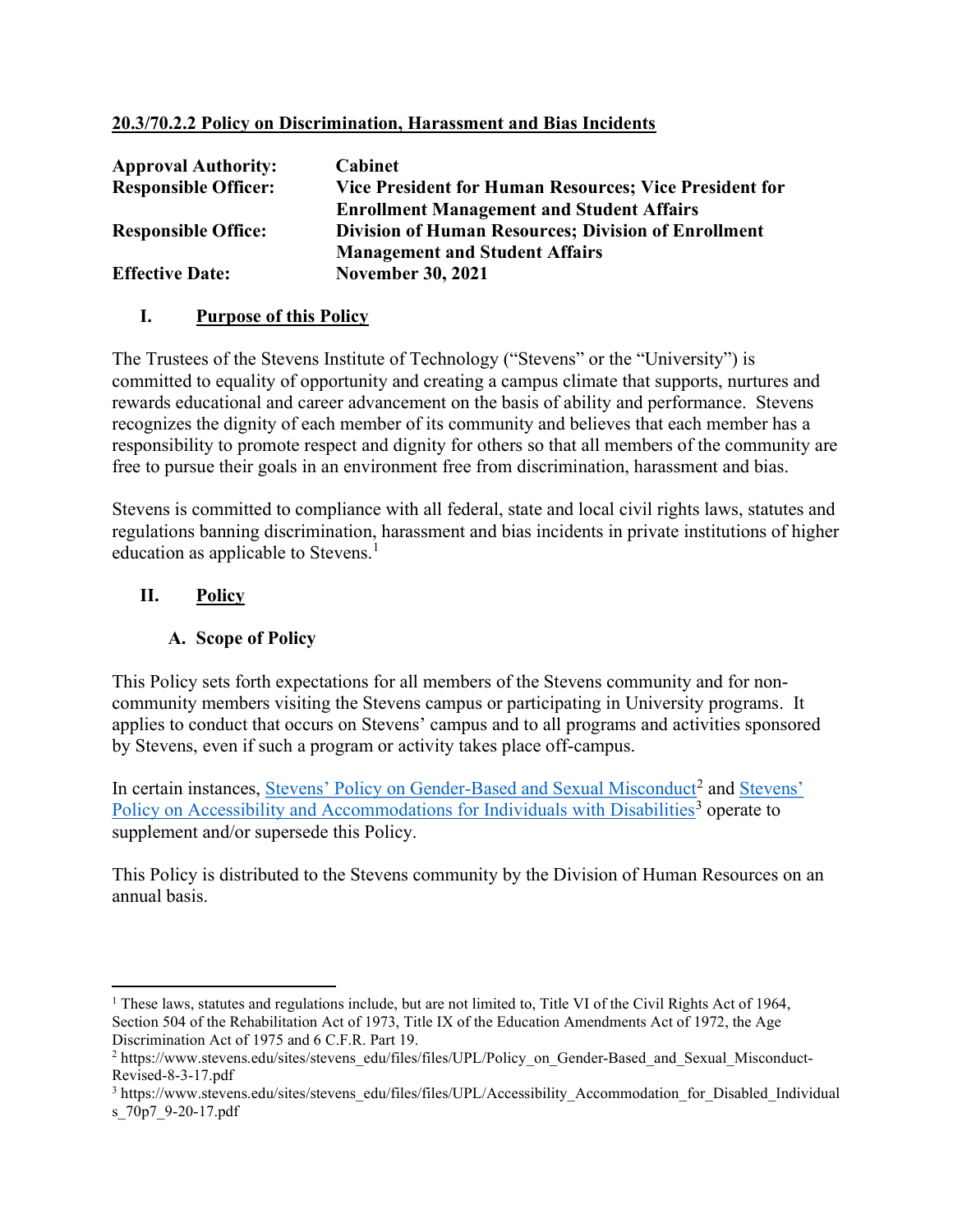## B. Prohibited Conduct

## 1. Discrimination

Stevens provides equal employment opportunity and makes the benefits and services of its educational and research programs available to employees and students without discrimination on the basis of any individual's race, color, sex, pregnancy or pregnancy-related condition, religion, creed, national origin (including ancestry), citizenship status, physical or mental disability, age, marital status, sexual orientation, gender identity or expression, veteran or military status (including special disabled veteran, Vietnam-era veteran or recently separated veteran), predisposing genetic characteristics, domestic violence victim status, or any other characteristic protected by applicable law (each, a "Protected Characteristic").

### 2. Harassment

Harassment is unwelcome, offensive conduct that occurs on the basis of a Protected Characteristic. It is a form of discrimination and violates this Policy. Conduct that violates this Policy is not necessarily a violation of the law.

While it is not possible to identify every form of conduct that can constitute harassment, harassing conduct can occur in various forms, including:

- Verbal Harassment, including unwelcome sexually suggestive, demeaning or graphic comments; using ethnic, racial, religious or other slurs to refer to a person; jokes or comments that demean a person, in each case on the basis of a Protected Characteristic;
- Physical Harassment, including unwanted sexual contact; sexual intimidation through physical threats; physical threats toward or intimidation of another person, in each case on the basis of a Protected Characteristic;
- Visual Harassment, including exposing another person to unwanted pornographic images; creating or displaying racially, ethnically or religiously offensive pictures, symbols, cartoons or graffiti; and
- Communication-Based Harassment, including phone calls, emails, text messages, chats or blogs that offend, demean or intimidate another person, in each case on the basis of a Protected Characteristic.

A hostile environment is created when the offensive behavior reaches a level of severity or pervasiveness that it interferes with a reasonable person's ability to participate in the University's programs (i.e., to work and to learn).

A determination as to whether harassment occurred depends on the totality of the circumstances, including the context of a communication or incident, the relationship of the individuals involved in the communication or incident, whether an incident was an isolated incident or part of a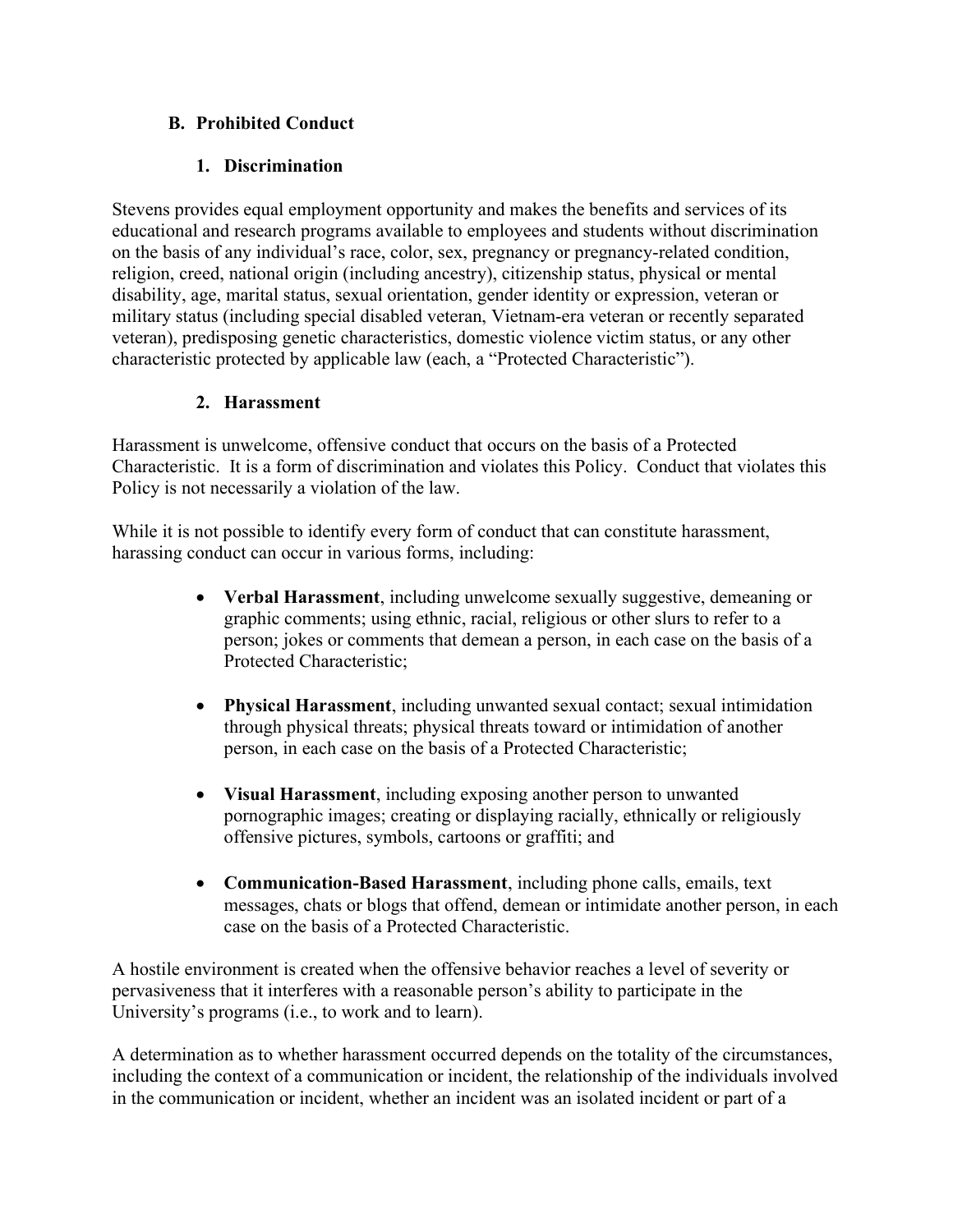broader pattern or course of offensive conduct, the seriousness or severity of the incident, the intent of the individual who engaged in the allegedly offensive conduct, and its effect or impact on the individual and the learning community. The fact that a person was personally offended by a statement or incident does not alone constitute a violation of this Policy.

Importantly, if the conduct or incident in question did not occur because of one or more Protected Characteristics, such conduct is not regulated by this Policy.

# 3. Bias Incidents or Hate Crimes

A bias incident constitutes violence to a person or damage to property (or a threat to do so) or an act of intimidation that is motivated entirely or partly by hostility toward or intolerance of another person's Protected Characteristic. Individuals who cause bias incidents act in violation of this Policy.

A bias incident may be a hate crime. Federal and state laws prohibit hate crimes, and hate crimes often result in enhanced criminal penalties. Individuals who commit hate crimes may be subject to criminal prosecution in addition to discipline pursuant to this Policy. The fact that a criminal complaint has been filed, prosecuted or dismissed will not prevent Stevens from pursuing disciplinary action.

Bias incidents and hate crimes are forms of discrimination and constitute violations of this Policy.

# C. Reporting and Investigating Discrimination, Harassment and Bias Incidents

# 1. Reporting an Incident

Any member of the University community who has been subject to discrimination, harassment or a bias incident, or who has witnessed clear circumstances of discrimination, harassment or bias, should report it.

- Students should report such conduct or incidents to the Office of the Vice President for Enrollment Management and Student Affairs or via the "Report a Concern" link on my Stevens.
- Employees should report such conduct or incidents to their supervisor or the Vice President for Human Resources.
- Visitors should report such conduct or incidents to a University administrator or a Campus Police officer, who will refer the report to the appropriate office.

Though anonymous complaints can be more difficult for the University to investigate, members of the University community may also report concerns anonymously through the University's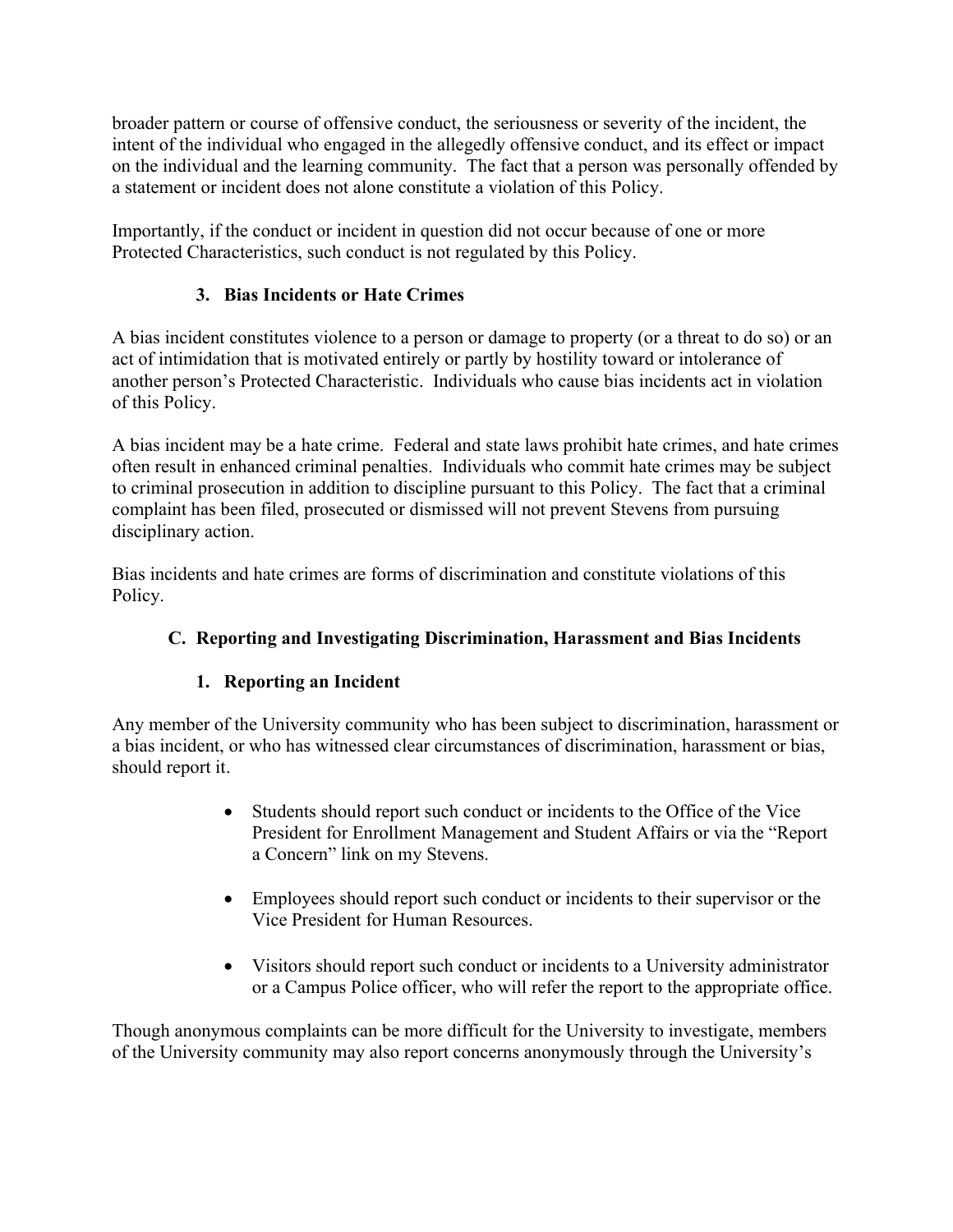EthicsPoint Compliance Hotline at (855) 277-4065, or on the *EthicsPoint website*.<sup>4</sup> Individuals with limited English proficiency should contact the International Student and Scholar Services office or the Division of Human Resources for assistance with reporting an incident under this Policy.

## 2. Investigation

The University will investigate conduct that violates this Policy and take remedial action where appropriate. Depending on the circumstances, the Senior Director, Human Resources (or designee), the Assistant Vice President for Student Affairs (or designee) or another appropriate administrator will lead the investigation (the "Investigator"). Specifically:

- If the incident involves a student, the Investigator will be the Assistant Vice President for Student Affairs (or designee);
- If the incident involves only employees, the Investigator will be the Senior Director, Human Resources (or designee); and
- If the incident involves third parties and does not involve a student, the Assistant Vice President for Student Affairs and the Senior Director, Human Resources, in consultation with the Office of the General Counsel, will determine the identity of the Investigator.

# 3. Interim Measures

In certain situations, interim changes in class assignments, residence hall assignments, transportation arrangements or work assignments may be effected pending the completion of an investigation, as appropriate. The University will review the facts and circumstances of each case in deciding whether interim measures are appropriate and, if so, will put appropriate interim measures in place. The University will inform both the complainant and respondent of any such interim measures taken pending the completion of the investigation.

## 4. Findings and Recommendations

Following the investigation, the Investigator will communicate a summary of their factual conclusions to the alleged victim and respondent.

Where the Investigator concludes that a violation of this Policy has occurred, the University, via appropriate administrators, will take prompt and appropriate remedial action, which may include disciplinary action, up to and including dismissal from University employment or expulsion.

<sup>4</sup> https://secure.ethicspoint.com/domain/media/en/gui/31028/index.html